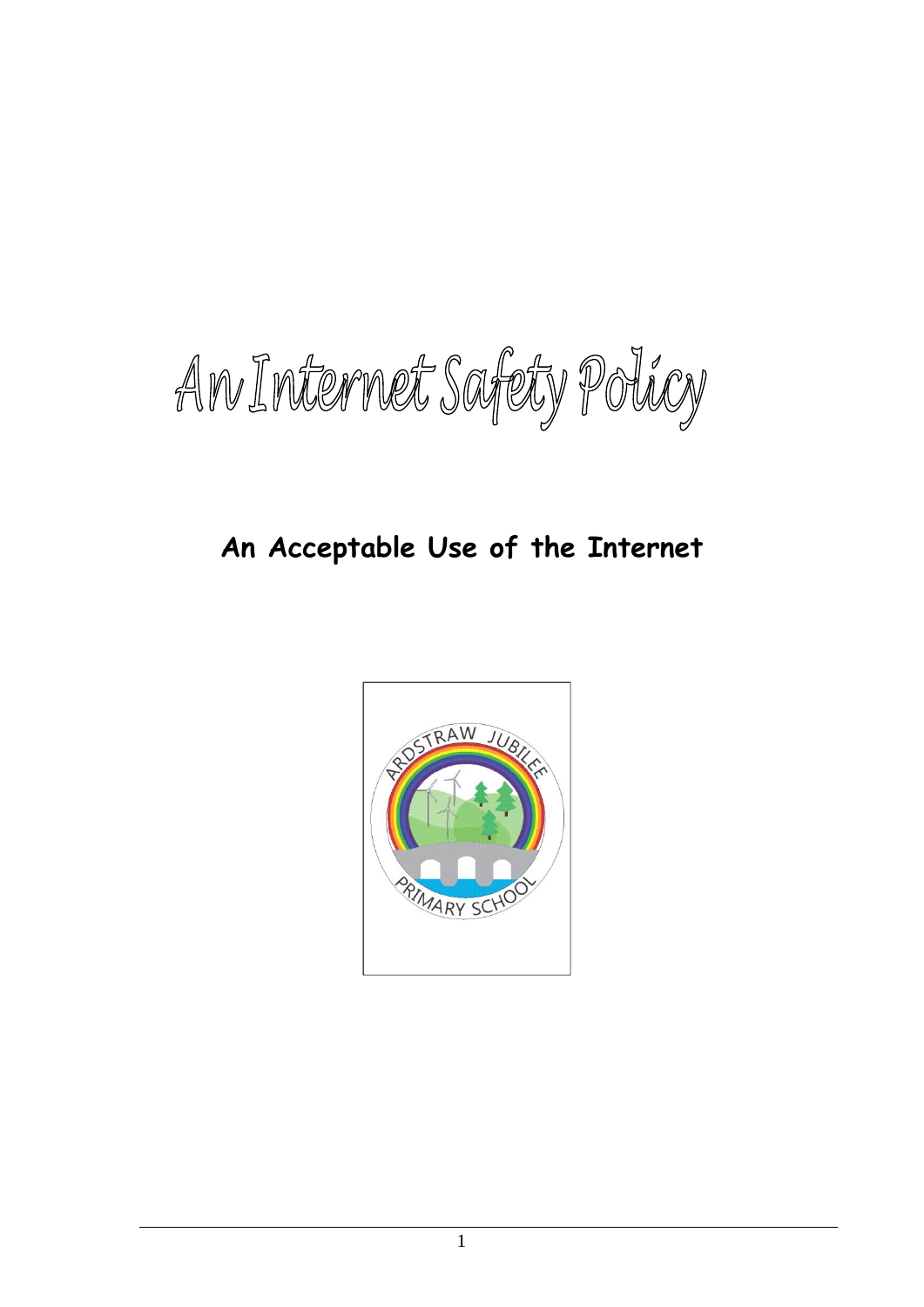# **What is the Internet?**

The Internet is a huge network of computers making a worldwide community. It is a way of connecting computers together so that people using them can:

- $\triangleright$  talk to each other,
- $\triangleright$  send and receive messages,
- $\triangleright$  obtain information and resources,
- $\triangleright$  publish information,
- $\triangleright$  buy and sell things and
- $\triangleright$  have fun.

Its most frequently used facilities include:

### **The World Wide Web (WWW)**



The World Wide Web (WWW) or Web provides easy access to the vast quantity of information and resources available on the Internet and is the facility which people use to "surf" for information. It is made up of millions of screens or pages of information.

#### **E-Mail**

E-mail allows users to send and receive written messages.

#### **Chat Rooms**

Chat rooms allow a number of people to "meet" on the Internet. It is similar to having a telephone conversation with a number of people at one time except that the participants type instead of talk.

Information and Communications Technology (ICT) covers a wide range of resources including web-based and mobile learning. Currently the internet technologies children and young people are using, both inside and outside of the classroom, include:

- Websites
- Learning Platforms and Virtual Learning Environments
- Email and Instant Messaging
- Chat Rooms and Social Networking
- Blogs and Wikis
- Podcasting
- Video Broadcasting
- Music Downloading
- Gaming
- Mobile/Smart phones with text, video and/or web functionality
- Other mobile devices with web functionality

In Ardstraw Jubilee Primary School we understand the responsibility to educate our pupils in E-Safety issues. We aim to teach our children appropriate behaviours and critical thinking to enable them to remain both safe and legal when using the internet and related technologies, in and beyond the context of the classroom.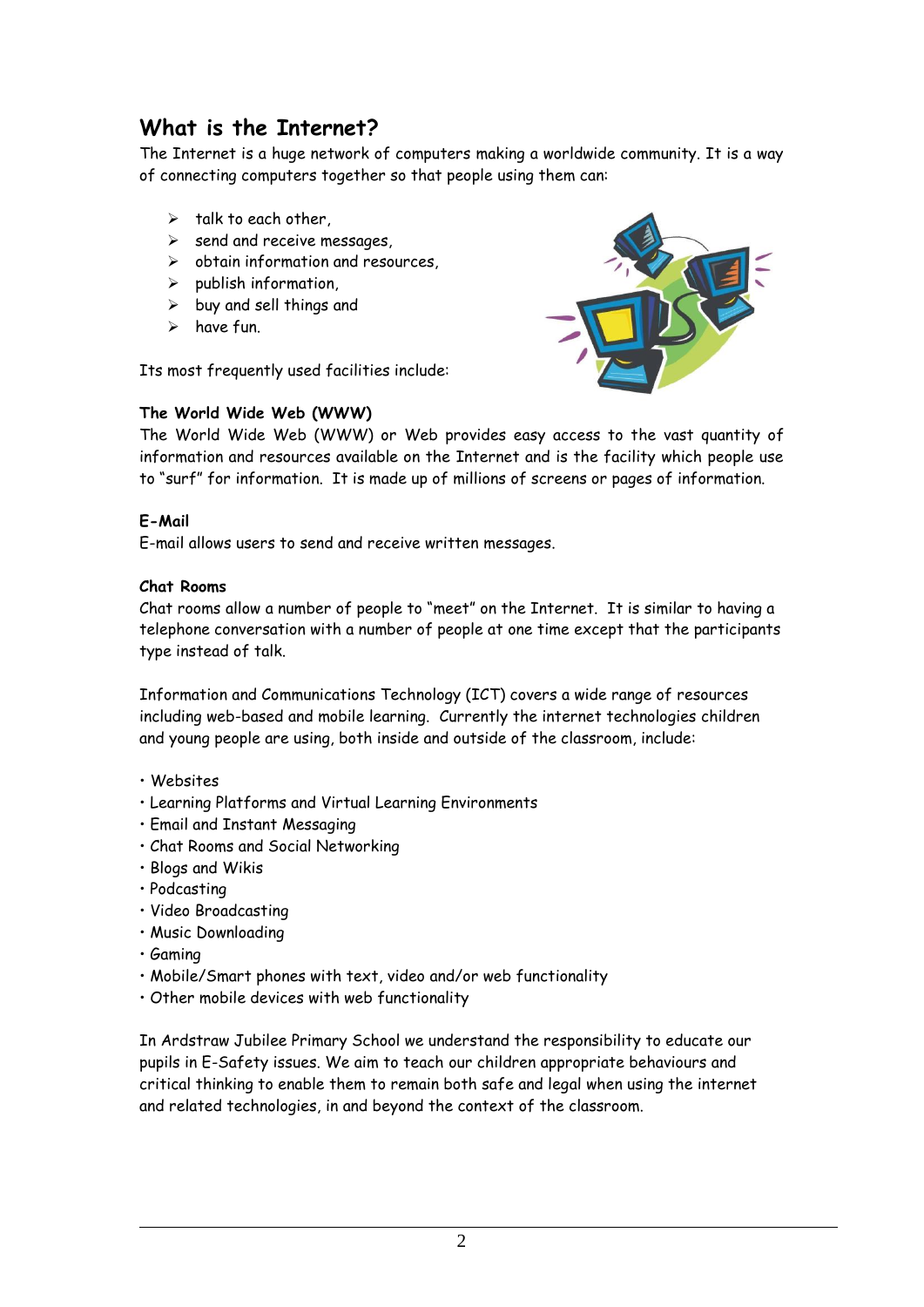## **How valuable is the Internet in Education?**

The Internet is a unique and exciting resource. It brings the world into the classroom by giving children access to a global network of educational resources.

- It gives children opportunities to locate, retrieve and exchange information.
- It encourages the development of ICT skills that are vital to life-long learning.
- It takes learning beyond the classroom.
- It allows access to stores of information that might otherwise be unavailable in school.
- It provides up-to-date information.
- It is a fast and efficient way of communicating and retrieving information.
- It encourages independent learning.
- Children enjoy using it.
- It is part of their life experience. It is "cool".

The Internet is increasingly forming part of our work, home, social and leisure activities. There is no doubt that the use of the Internet is an essential skill for children as they grow up in the modern world.

## **What are the Dangers?**

The Internet is an open communications channel, available to all. Anyone can send messages, discuss ideas and publish materials with little restriction. This brings young people into contact with people from all sectors of society and with a wide variety of materials some of which could be unsuitable.

Key Concerns are:

## **Potential Contact**

Children may come into contact with someone on-line who may wish to harm them. Some adults use chat rooms or e-mail to communicate with children for inappropriate reasons

Children need to be taught:

- $\triangleright$  That people are not always who they say they are.
- $\triangleright$  That "Stranger Danger" applies to the people they encounter through the Internet.
- $\triangleright$  That they should never give out personal details or
- $\triangleright$  That they should never meet alone anyone contacted via the Internet

## **Inappropriate Content**

Through the Internet there are unsuitable materials in many varieties. Anyone can post material on the Internet.

- Some material is published for an adult audience and is unsuitable for children e.g. materials with a sexual content.
- Materials may express extreme views. E.g. some use the web to publish information on weapons, crime and racism which would be restricted elsewhere.
- Materials may contain misleading and inaccurate information. E.g. some use the web to promote activities which are harmful such as anorexia or bulimia.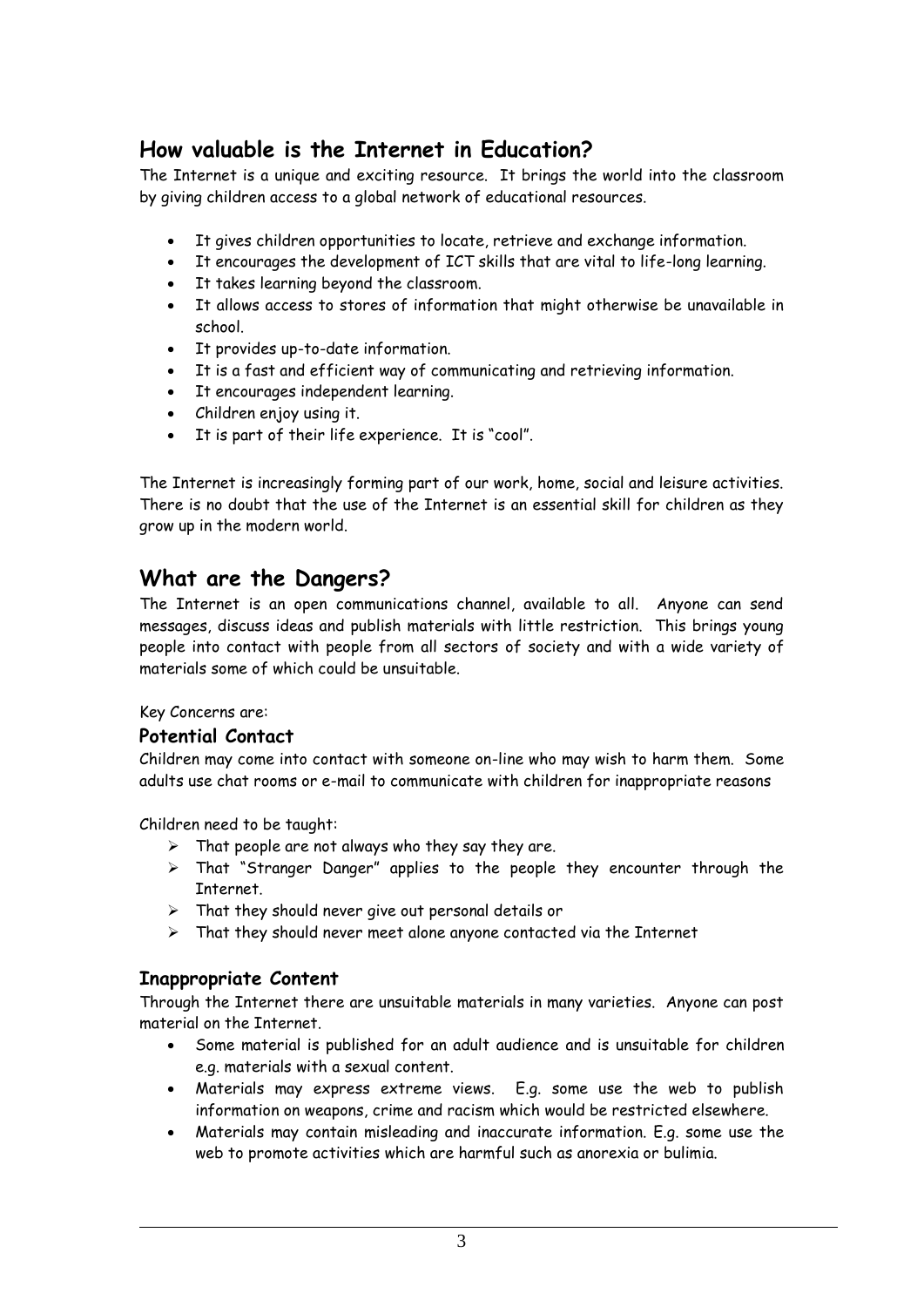Children need to be taught:

- $\triangleright$  That information on the Internet is not always accurate or true.
- $\triangleright$  To question the source of information.
- How to respond to unsuitable materials or requests and that they should tell a teacher/adult immediately.

## **Excessive Commercialism**

The Internet is a powerful vehicle for advertising. In visiting websites children have easy access to advertising which is very persuasive.

Children should be taught:

- $\triangleright$  Not to fill out forms with a lot of personal details.
- $\triangleright$  Not to use an adult's credit card number to order online products.

If children are to use the Internet in places other than at school e.g. – libraries, clubs and at home, they need to be educated about how to behave on-line and to discuss problems.

**There are no totally effective solutions to problems of Internet safety - teachers, pupils and parents must be vigilant.**

## **Roles and Responsibilities**

As E-Safety is an important aspect of strategic leadership within the school, the Principal and Board of Governors have ultimate responsibility to ensure that the policy and practices are embedded and monitored. It is the role of the ICT Co-ordinator to keep abreast of current E-Safety issues and guidance through organisations such as CEOP (Child Exploitation and Online Protection) and Childnet.

The ICT Co-ordinator has responsibility for leading and monitoring the implementation of E-Safety throughout the school.

The Principal/ICTCo-ordinator have the responsibility to update Governors with regard to E-Safety and all governors should have an understanding of the issues at our school in relation to local and national guidelines and advice.

#### **Writing and Reviewing the E-Safety Policy**

This policy, supported by the school's Acceptable Use Agreement for staff and pupils, is to protect the interests and safety of the whole school community.

It has been agreed by the Principal and Staff and approved by the

Board of Governors. The E-Safety policy and its implementation will be reviewed annually.

### **E-Safety Skills' Development for Staff**

• All staff will receive regular information and training on e-Safety issues from the ICT Co-ordinator at staff meetings and/or training days.

• All staff have been made aware of individual responsibilities relating to the Safe-guarding of children within the context of E-Safety and know what to do in the event of the misuse of technology by any member of the school community.

• New staff members will receive a copy of the E-Safety policy and Acceptable Use Agreement and sign an Acceptable Use Agreement.

• All staff are encouraged to incorporate E-Safety into their activities and awareness of it within their lessons.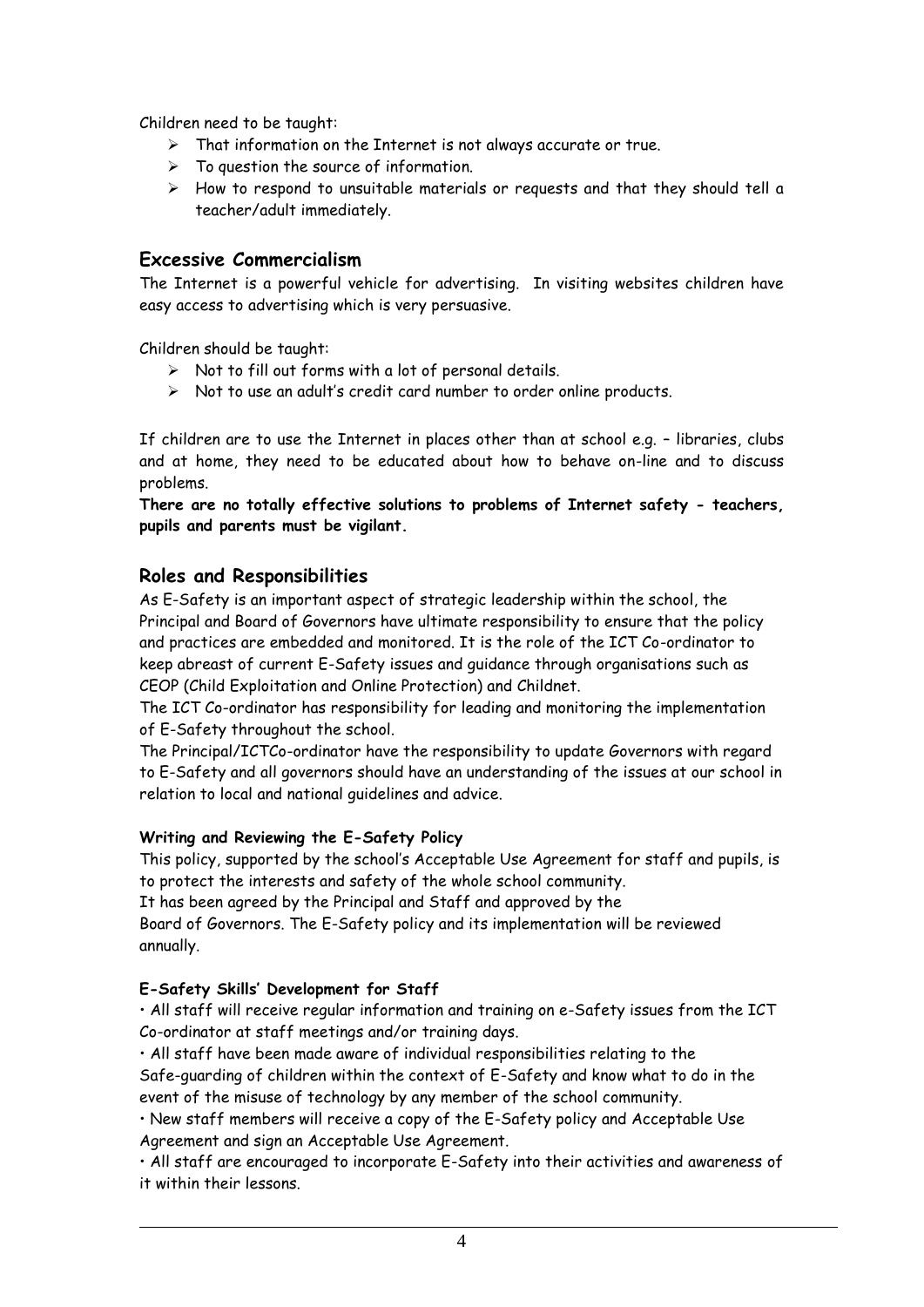## **Teaching and Learning**

### **Internet use:**

- The school will plan and provide opportunities within a range of curriculum areas to teach E-Safety.
- Educating pupils on the dangers of technologies that may be encountered outside school is done informally when opportunities arise and as part of the ICT/E-Safety curriculum.
- Pupils are made aware of the impact of online bullying and how to seek help if these issues affect them. Pupils are also made aware of where to seek advice or help if they experience problems when using the Internet and related technologies; i.e. parent/carer, teacher/trusted member of staff.
- The school Internet access is filtered through the C2k managed service.
- No filtering service is 100% effective; therefore all children's use of the Internet is supervised by an adult.
- Use of the Internet is a planned activity. Aimless surfing is not encouraged. Children are taught to use the Internet in response to a need e.g. a question which has arisen from work in class.
- Pupils will be taught what Internet use is acceptable and what is not and given clear objectives for Internet use.
- Pupils will be educated in the effective use of the Internet in research, including the skills of knowledge, location, retrieval and evaluation.
- The school will ensure that the use of Internet derived materials by staff and pupils complies with copyright law.
- Pupils should be taught to be critically aware of the materials they read and shown how to validate information before accepting its accuracy.
- Children are taught to be Internet Wise. Children are made aware of Internet Safety Rules and are encouraged to discuss how to cope if they come across inappropriate material.

### **E-mail:**

- Pupils may only use C2k e-mail accounts on the school system.
- Pupils must immediately tell a teacher if they receive offensive e-mail.
- Pupils must not reveal personal details of themselves or others in e-mail communication, or arrange to meet anyone without specific permission.
- The forwarding of chain mail is not permitted.
- Children are not always given individual e-mail addresses. In some instances children may have access to a group e-mail address to communicate with other children as part of a particular project. Messages sent and received in this way are supervised by the teacher.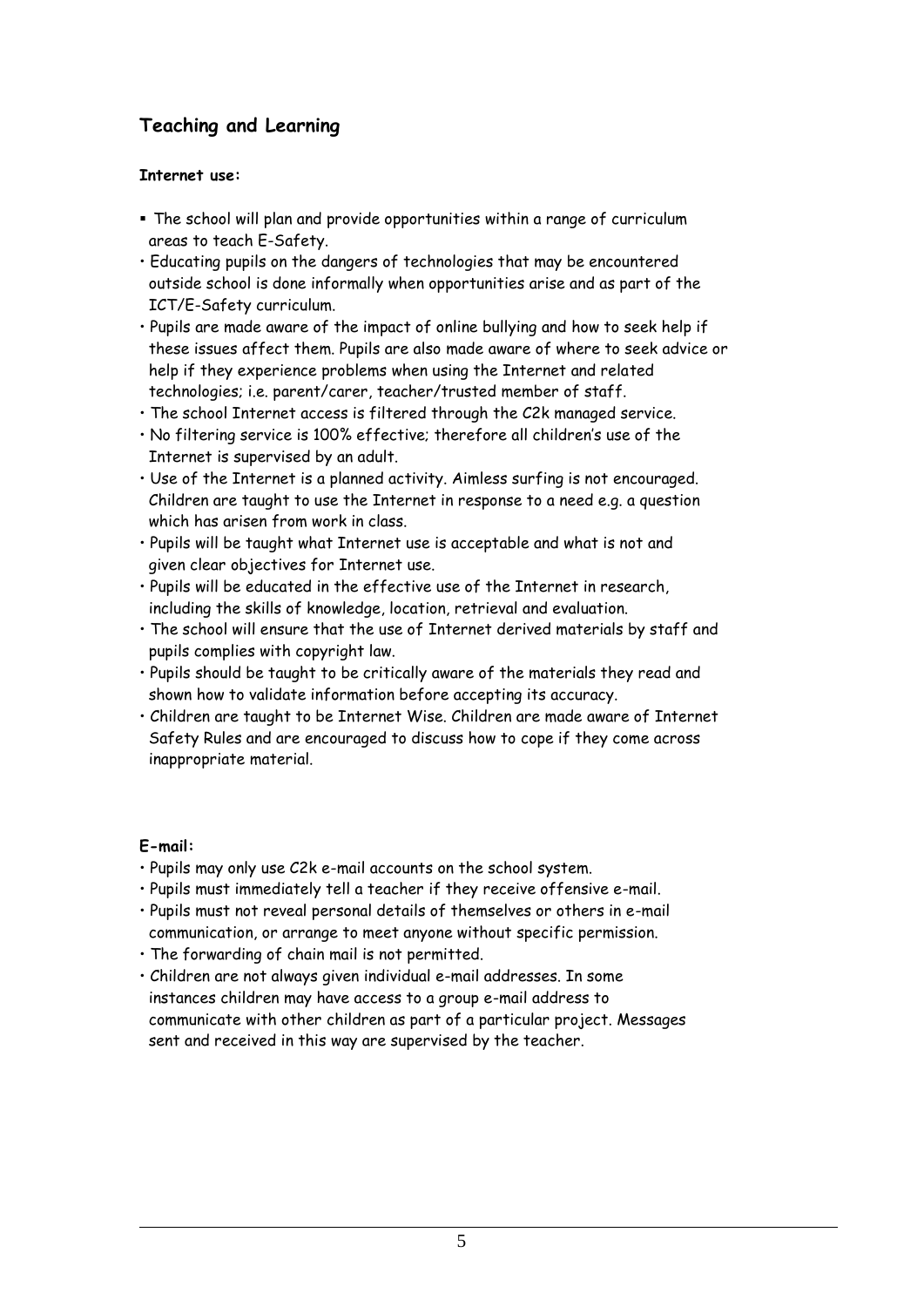#### **Social Networking:**

- The school C2k system will block access to social networking sites.
- Pupils and parents will be advised that the use of social network spaces outside school is inappropriate for primary aged pupils. However, we accept that some pupils will still use them; they will be advised never to give out personal details of any kind, which may identify them or their location.
- Pupils are advised to set and maintain profiles on such sites to maximum privacy and deny access to unknown individuals.
- Our pupils are asked to report any incidents of bullying to the school.
- School staff will not add children as 'friends' if they use these sites.

#### **Mobile Technologies:**

- The use of portable media such as memory sticks and external hard drives will be monitored closely as potential sources of computer virus and inappropriate material.
- Staff should not store pupils' personal data and photographs on memory sticks.
- Pupils are not allowed to use personal mobile devices/phones (in school) during normal class activities.
- Staff should not use personal mobile phones during designated teaching sessions.

#### **Managing Video-conferencing:**

- Videoconferencing will be via the C2k network to ensure quality of service and security.
- Videoconferencing will be appropriately supervised.

## **School Website**

#### **Publishing Pupils' Images and Work**

When posting photographs to the site we will ensure that:

- Written permission from parents or carers will be obtained before photographs of pupils are published on the school Website. This consent form is considered valid for the entire period that the child attends this school unless there is a change in the child's circumstances where consent could be an issue.
- Parents/carers may withdraw permission, in writing, at any time.
- Photographs that include pupils will be selected carefully and **will not** enable individual pupils to be clearly identified.
- Pupils' full names will not be used on the School Website in association with photographs.
- Photographs of individual pupils will not be permitted. Only pictures of groups or group activities will be used.
- Pupil's work can only be published by outside agencies with the permission of the pupil and parents.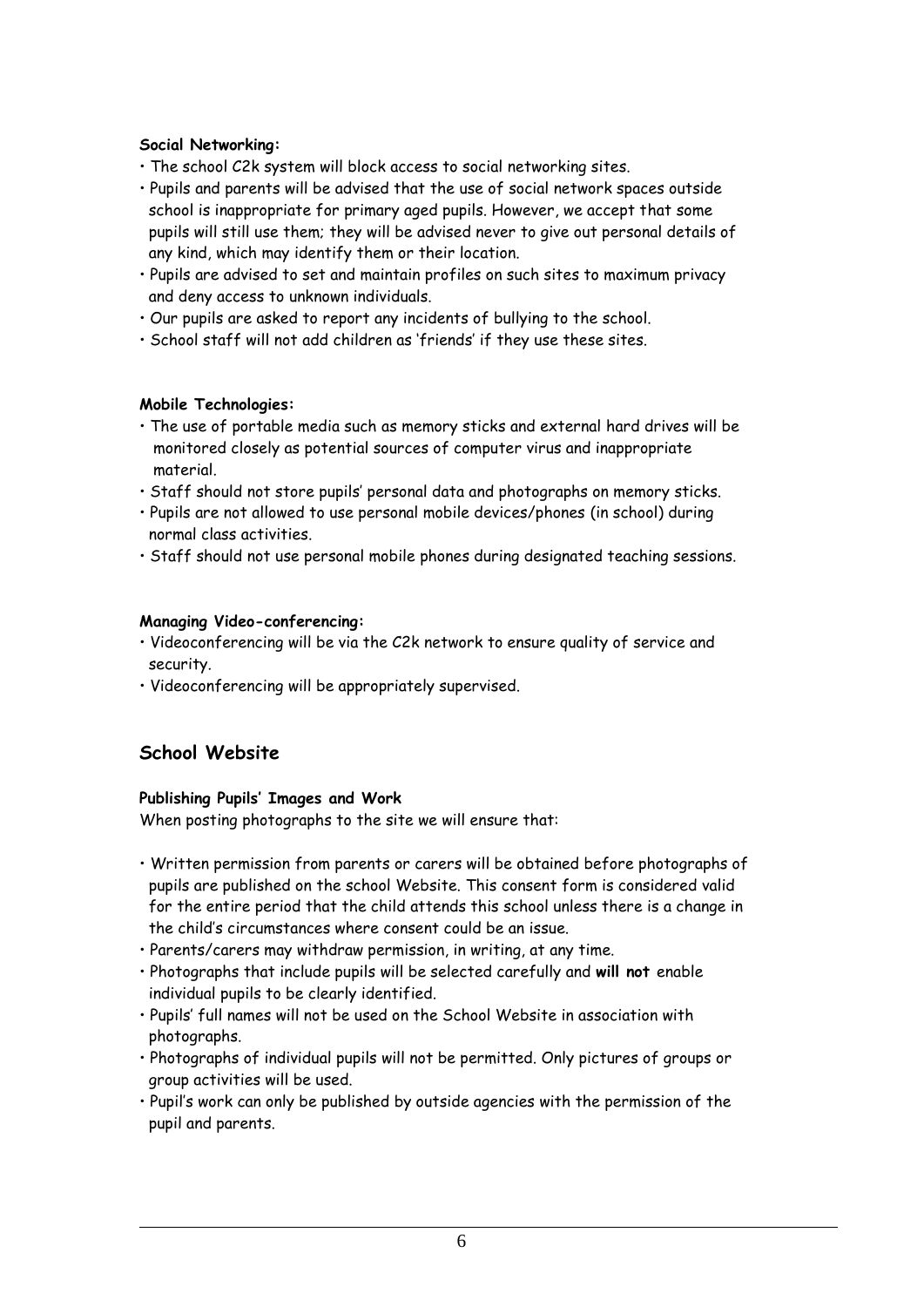## **Policy Decisions:**

## **Authorising Internet access**

- Pupil instruction in responsible and safe use should precede any Internet access and all children must sign up to the Acceptable Use Agreement for pupils and abide by the school's E-Safety rules. These E-Safety rules will also be displayed clearly in all rooms.
- Access to the Internet will be supervised.
- All parents will be asked to sign the Acceptable Use Agreement for pupils giving consent for their child to use the Internet in school by following the school's ESafety rules and within the constraints detailed in the school's E-Safety policy.
- All staff must read and agree in writing to adhere to the Acceptable Use Agreement for Staff before using any school ICT resource.

## **Password Security:**

- Adult users are provided with an individual login username and password, which they are encouraged to change periodically. Login details should not be shared with pupils.
- All pupils are provided with an individual login username and password.
- Pupils are not allowed to deliberately access files on the school network which belong to their peers, teachers or others.
- Staff Areas/Folders are the individual responsibility of each teacher to ensure they protect the security and confidentiality of the school network.

## **Handling E-Safety Complaints:**

- Complaints of Internet misuse will be dealt with by a senior member of staff/SMT/Safeguarding Team.
- Deliberate access to inappropriate materials by any user will lead to the incident being logged by the ICT Co-ordinator and reported to Safeguarding Team/SMT/Principal.
- Any complaint about staff misuse must be referred to the Principal.
- Complaints of a child protection nature must be dealt with in accordance with school child protection procedures.
- Pupils and parents will be informed of the complaints' procedure.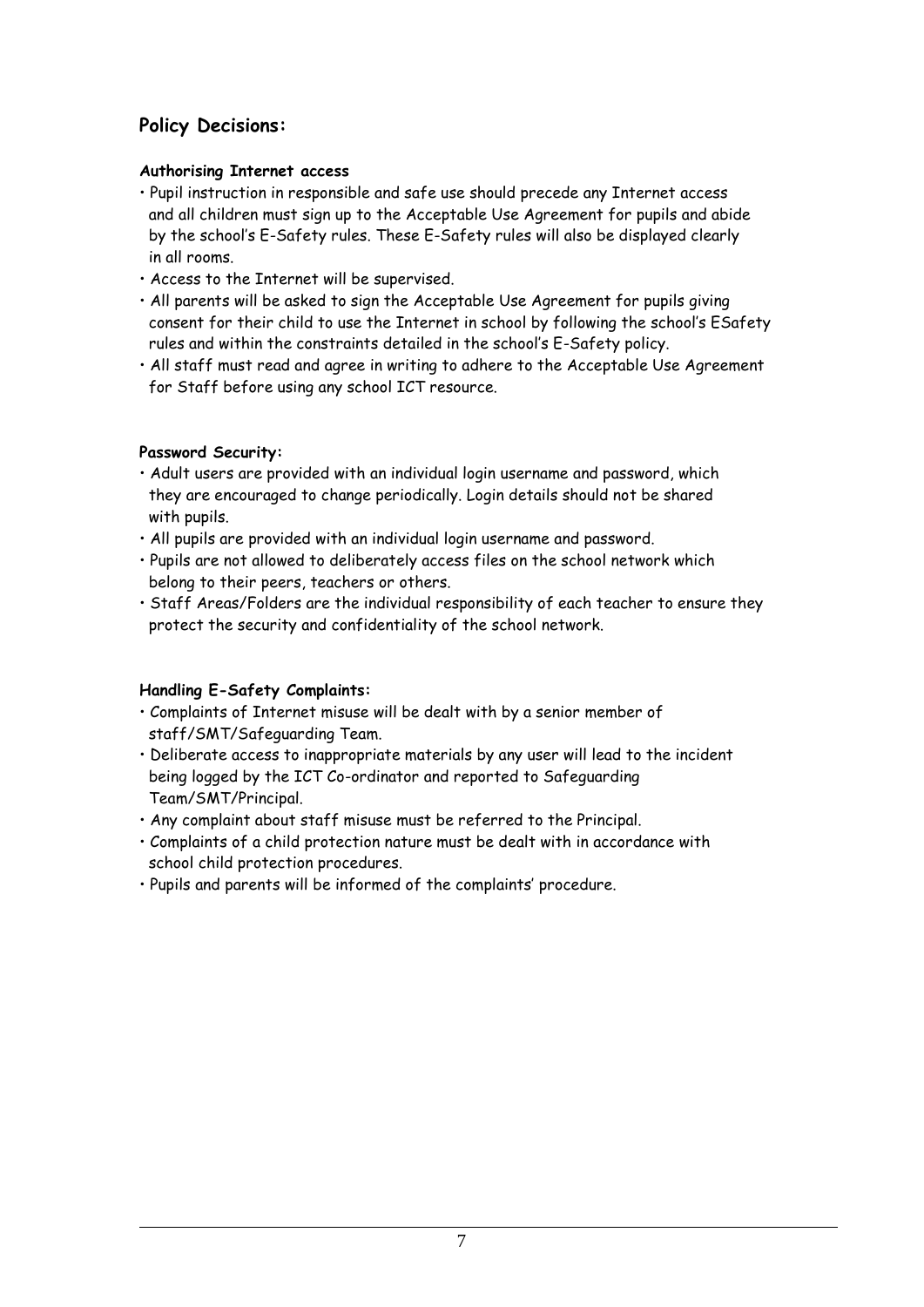## **Communicating the Policy:**

### **Introducing the E-Safety Policy to pupils**

- E-Safety rules will be displayed in all classrooms and discussed with the pupils at the start of each year. Specific lessons will be taught by class teachers at the beginning of every year and at relevant points throughout e.g. during PDMU lessons/circle times.
- Pupils will be informed that network and Internet use will be monitored**.**

### **Staff and the E-Safety Policy:**

.

All staff will be given the School E-Safety Policy and its importance explained.

• Any information downloaded must be respectful of copyright, property rights and privacy.

Staff should be aware that Internet traffic could be monitored and traced to the individual user. Discretion and professional conduct is essential.

• A laptop issued to a member of staff remains the property of the school. Users of such equipment should therefore adhere to school policy regarding appropriate use with regard to Internet access, data protection and use of software, both in and out of school.

## **Monitoring and review:**

This policy is implemented on a day-to-day basis by all school staff and is monitored by the ICT Co-ordinator.

This policy is the Governors' responsibility and they will review its effectiveness annually. They will do this during reviews conducted between the ICT Co-ordinator/ Designated Child Protection Officer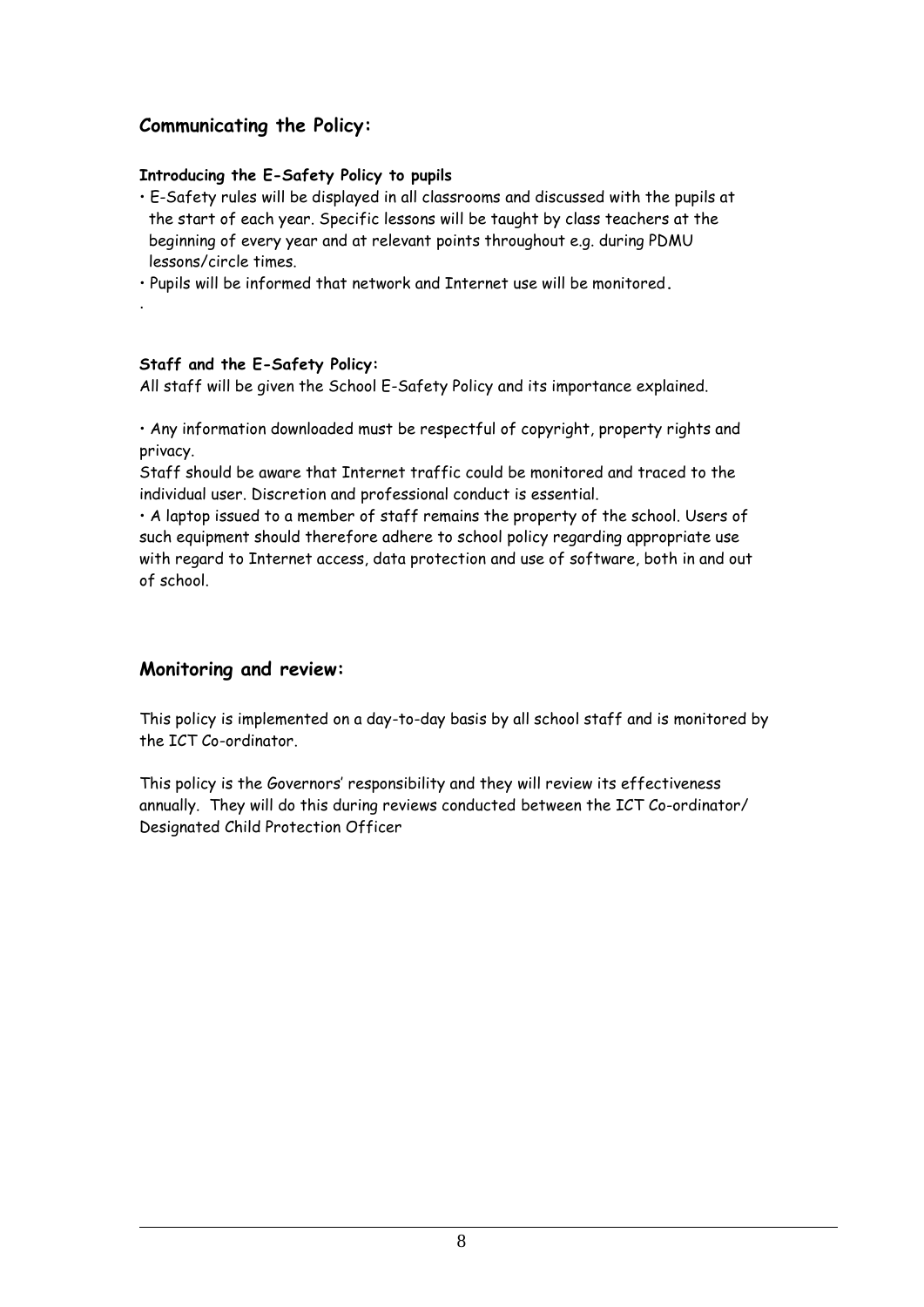# **E-Safety Information for Parents/Carers:**

Parents/carers are asked to read through and sign the Acceptable Use Agreement on behalf of their child.

Parents/carers are required to make a decision as to whether they consent to images of their child being taken and/or used on the school website. The school will communicate and promote relevant E-Safety information through

newsletters and the school website.

It is important to promote Internet Safety in the home and to monitor Internet use.

- Keep the computer in a communal area of the home.
- Ask children how the computer works.
- Monitor on-line time and be aware of excessive hours spent on the Internet.
- Take an interest in what children are doing. Discuss with the children what they are seeing and using on the Internet.
- Advise children to take care and to use the Internet in a sensible and responsible manner. Know the SMART tips.
- Discuss the fact that there are websites which are unsuitable.
- Discuss how children should respond to unsuitable materials or requests.
- Remind children never to give out personal information on the Internet.
- Remind children that people on line may not be who they say they are.
- Be vigilant. Ensure that children do not arrange to meet someone they meet on line.
- Be aware that children may be using the Internet in places other than in their own home or at school.

## **Filtering for the Home Computer –**

Parents may wish to invest in security software for their children's computers. Some of this software works by monitoring all Internet activity for trigger words.

There are many types of security software available. Examples include:

- Net Nanny, [www.netnanny.com](http://www.netnanny.com/)
- Cyber Patrol
- Surfwatch [www.safesurf.com](http://www.safesurf.com/)

Or parents may wish to make use of the AOL children's section at [www.aol.com](http://www.aol.com/)

### **Mobile Phones**

Be aware of the safety issues regarding mobile phones. Increasingly these may have Internet access.

Encourage children to talk about how they use mobile phones. Remind children not to give mobile numbers to strangers and people they do not know very well. Talk about responsible use of text messaging.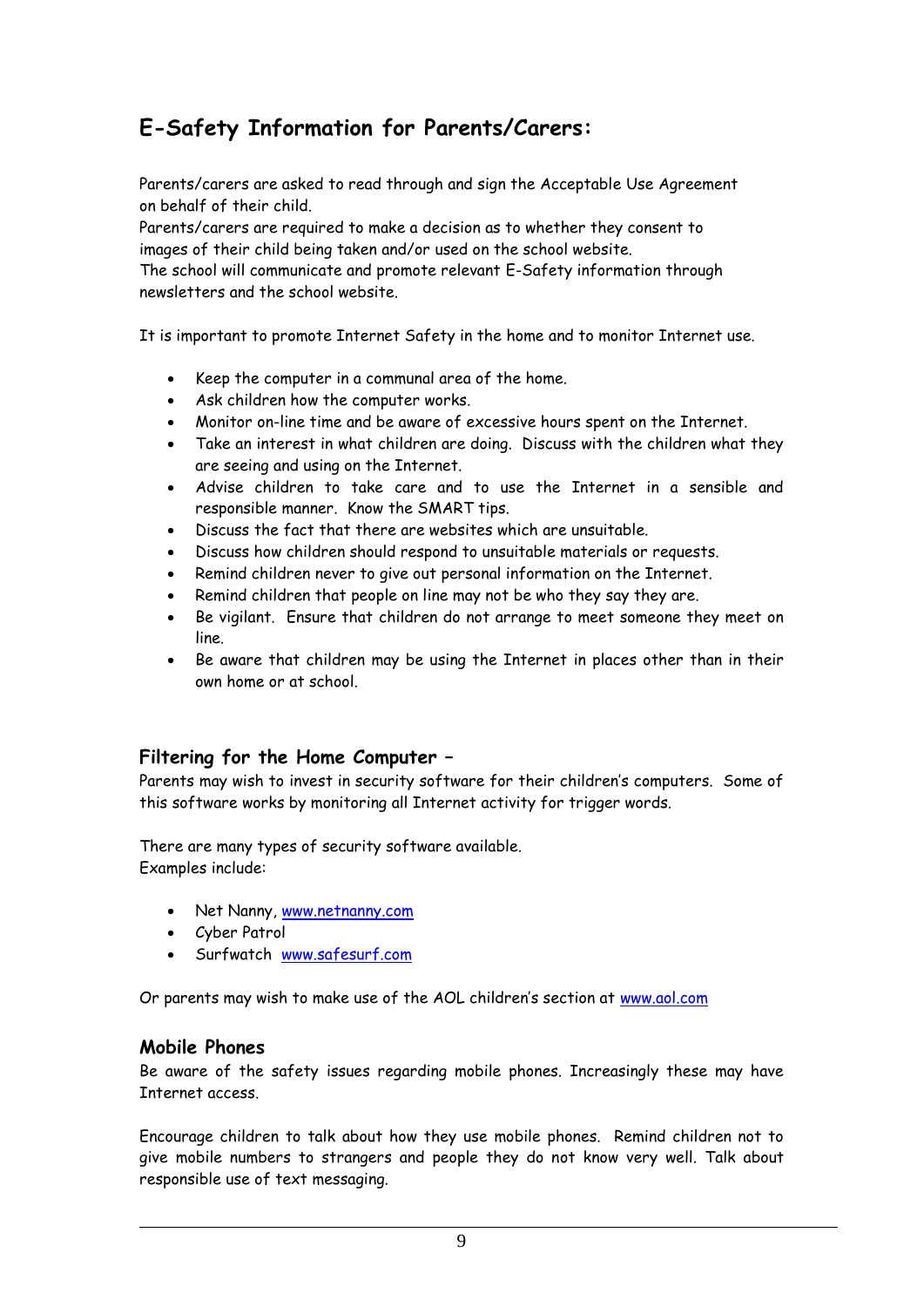# **Points for Children to Consider:**

# **Follow These SMART TIPS**



**Secure -** Always keep your name, address, mobile phone number and password private – it's like giving out the keys to your home!



**Meeting** someone you have contacted in cyberspace can be dangerous. Only do so with your parent's/carer's permission, and then when they can be present.



**Accepting** e-mails or opening files from people you don't really know or trust can get you into trouble – they may contain viruses or nasty messages.



**Remember** someone on-line may be lying and not be who they say they are. Stick to the public areas in chat rooms and if you feel uncomfortable simply get out of there!



**Tell** your parent or carer if someone or something makes you feel uncomfortable or worried.

SMART Tips from: – *Helping your parents be cool about the Internet,* produced by: Northern Area Child Protection Committees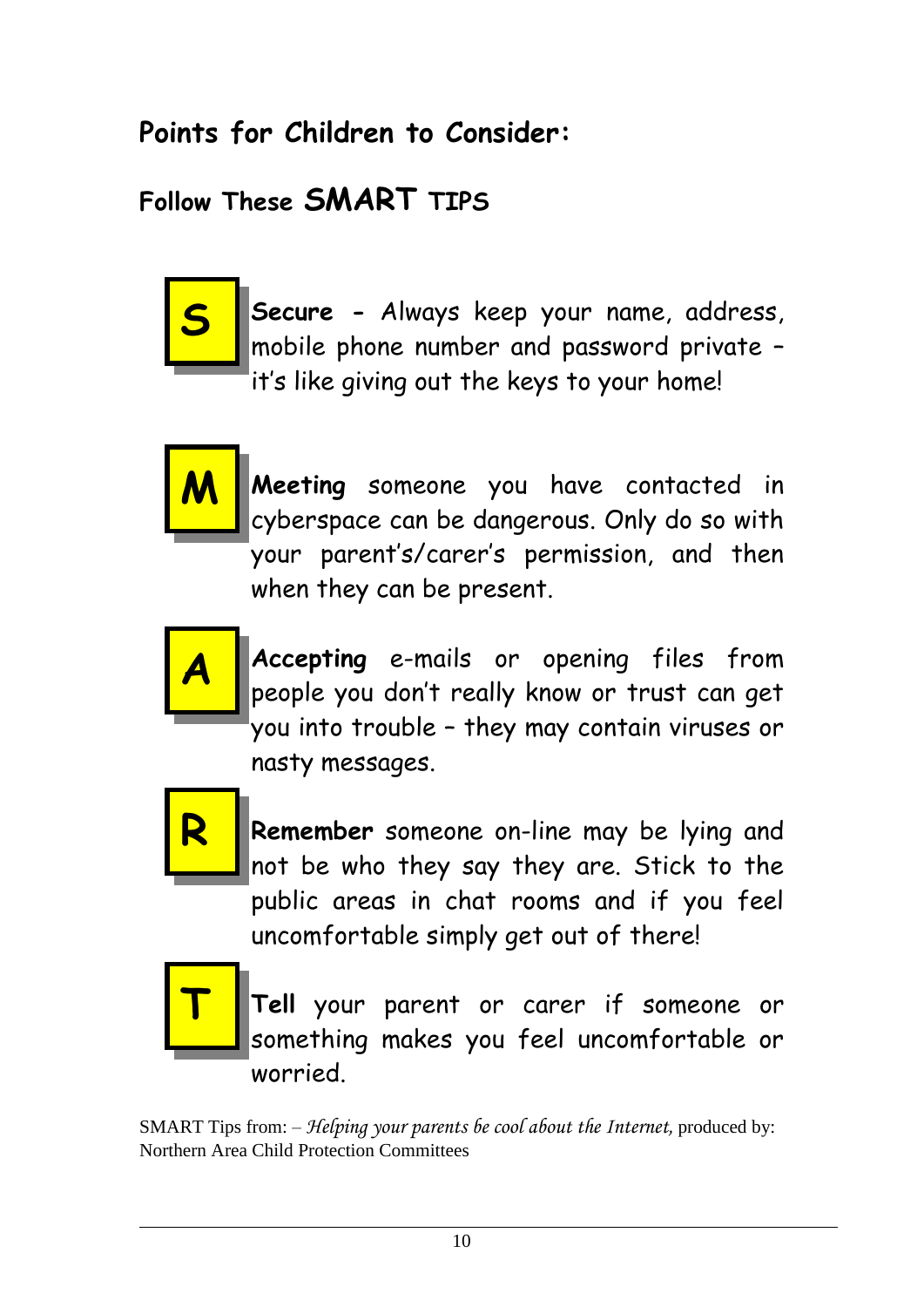## **P4 - P7 Acceptable Use of the Internet**

Children should know that they are responsible for making an Acceptable Use of the Internet. They must discuss and agree rules for this Acceptable Use. Parents are also asked to be aware of the code of Acceptable Use and confirm that their children will follow these rules.

- On the network, I will only use my own login username and password.
- I will not access other people's files without their permission.
- I will not change or delete other people's work/files.
- I will ask permission before entering any website, unless my teacher has already approved that site.
- I will use the Internet for research and school purposes only.
- I will only send e-mail which my teacher has approved. I will make sure that the messages I send are polite and responsible.
- I understand that the use of strong language, swearing or aggressive behaviour is not allowed when using e-mail etc.
- When sending e-mail I will not give my name, address or phone number or arrange to meet anyone.
- I understand that I am not allowed to enter Internet Chat Rooms while using school computers.
- If I see anything I am unhappy with or I receive messages I do not like, I will tell a teacher immediately.
- I will not bring in memory sticks or CD ROMs from home to use in school unless I have been given permission by my class teacher.
- I understand that the school may check my computer files/Emails and may monitor the Internet sites that I visit.
- I understand that if I deliberately break these rules I could be stopped from using the Internet/E-mail and my parents/carer will be informed.

**Signed by Child:**  $\blacksquare$ 

Signed by Parent/Guardian:

Date: